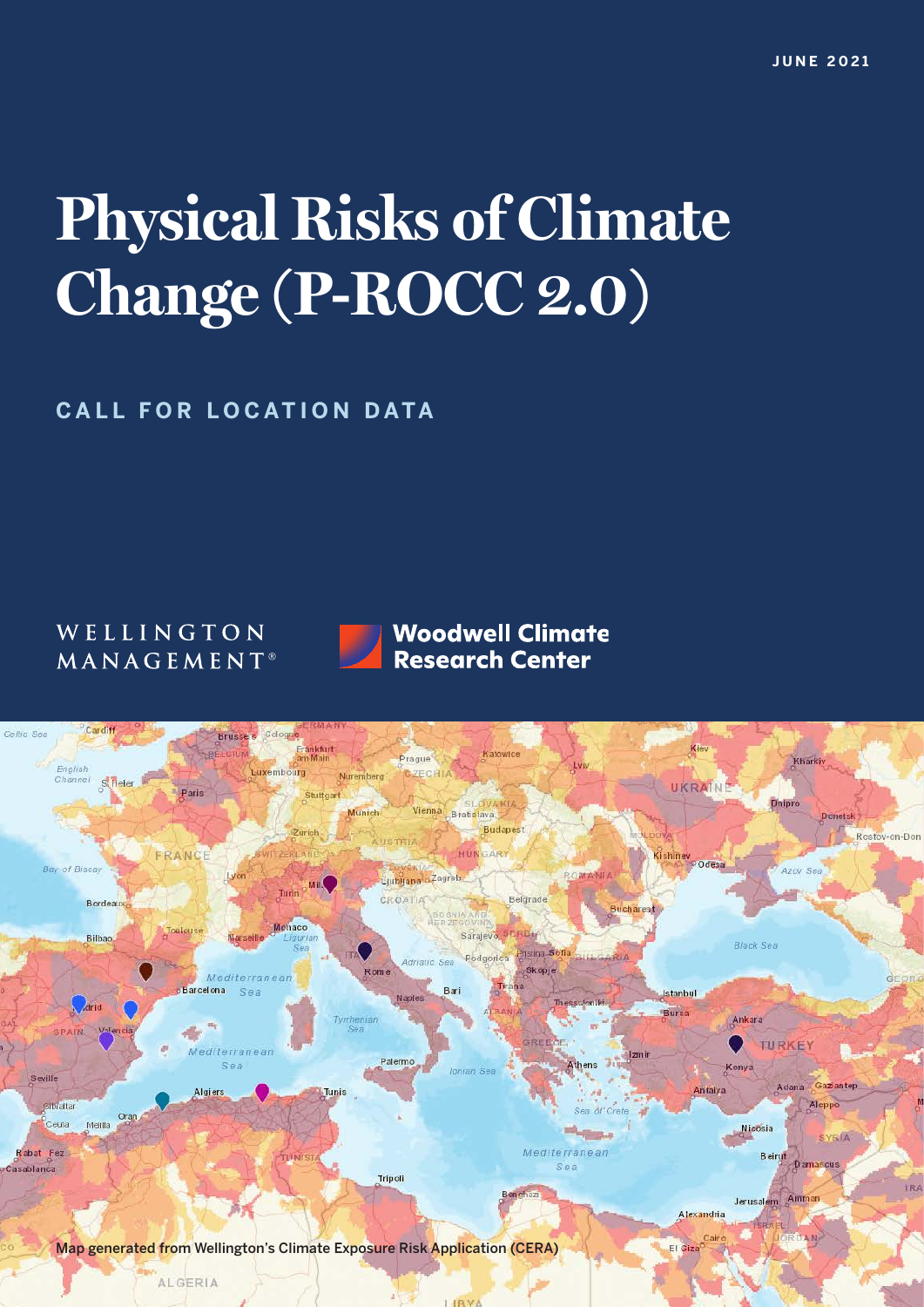### **BACKGROUND**

We believe that the [Physical Risks of Climate Change](https://www.wellington.com/uploads/2019/10/e01e2a4ed6fce336dce93f86f0af9883/physical-risks-of-climate-change_procc_framework.pdf)  [\(P-ROCC\)](https://www.wellington.com/uploads/2019/10/e01e2a4ed6fce336dce93f86f0af9883/physical-risks-of-climate-change_procc_framework.pdf) framework, released in September 2019 as a complement to TCFD reporting and other climate disclosure frameworks, provides a helpful how-to guide for company management teams to integrate climate science-based scenarios into their strategic planning and corporate disclosures. Today, it has become clear that a next logical step for assessing company-level climate risk is through improved access to physical location data. This document outlines how companies can share location data that will enhance transparency and help investors make more informed investment decisions.

For decades, nonprofit organizations such as CDP and Ceres have advocated for enhanced climate disclosure. In recent years, entities such as the Task Force on Climate-related Financial Disclosures, Climate Action 100+, Institutional Investors Group for Climate Change (IIGCC), and others have also sought to promote corporate support for greater transparency around climate exposure and resiliency. In 2020, CDP reported that a record-breaking 9,617 companies disclosed their climate exposures, including physical climate risks. This is a 14% year-over-year increase and a 70% jump since 2015, just prior to the Paris Agreement. While progress is clearly being made, companies comprising approximately half of the global market capitalization have yet to disclose these risks,<sup>1</sup> and even those disclosures that are released lack some very basic data relevant to climate exposure, notably the location of a company's physical assets.

# **IMPORTANCE OF PHYSICAL LOCATION DATA**

Providing physical asset location data is a crucial component of disclosing material climate-related risks. It is also among the simplest — arguably essential — first steps toward promoting climate-risk transparency. Unfortunately, there continues to be a dearth of readily accessible information around the location of physical assets associated with company operations. Outside of certain sectors such as energy, utilities, and real estate investment trusts (REITs), we find that comprehensive asset-location data is unavailable or insufficiently addressed in corporate disclosures. When location data is included, its granularity and quality vary greatly.

Limited and/or incomplete location data poses a challenge for asset owners and asset managers seeking to analyze companies' physical climate risks. Because climate data is inherently geospatial, lack of a standardized, comprehensive method for accessing physical location data makes it difficult to assess the absolute and relative impacts of climate change at the company level. We believe addressing this disclosure gap will enable better management of climate risk and ultimately help mitigate future losses associated with climate change.

# **PRESSURE FOR CLIMATE DISCLOSURE IS GROWING**

Government entities, including regulators and central banks, as well as capital market participants, are seeking more climate-risk disclosure. On November 9, 2020, the UK's chancellor of the Exchequer announced that the UK will require certain companies to improve their climate-risk reporting for reporting periods beginning in January 2021. By 2025, economy-wide climate-risk disclosures in accordance with the TCFD are expected.<sup>2</sup> In the US, a 2020 report by the Commodity Futures Trading Commission (CFTC) called for publicly traded companies, entities registered with the CFTC, and other regulators and financial institutions to disclose information about material climate-related risks in an adequate and timely manner.3

Central banks, including the Bank of England, the Bank of France, the Australian Prudential Regulation Authority, and the Bank of the Netherlands, have completed or are in the process of launching climate-risk stress tests for banks and insurers. These processes rely on the availability of physical location data, which allows company-level climate risk to be included in portfolio-level risk, and ultimately, systematic climate-risk assessment.

Asset owners, especially those with long or perpetual investment horizons, are likely to follow suit, requiring additional transparency on companies' physical locations, which enables them to better evaluate the potential impact of long-term climate risks on their investments. We believe companies themselves will also benefit from more robust climate disclosure as increased transparency could enhance scenario analysis and transition planning.

1 "The A List 2020: Company scores," CDP, 2020.

3 "Managing Climate Risk in the U.S. Financial System," U.S. Commodity Futures Trading Commission, Market Risk Advisory Committee, Climate‑Related Market Risk Subcommittee, 2020.

<sup>2</sup> "Chancellor sets out ambition for future of UK financial services," Gov.UK, 9 November 2020.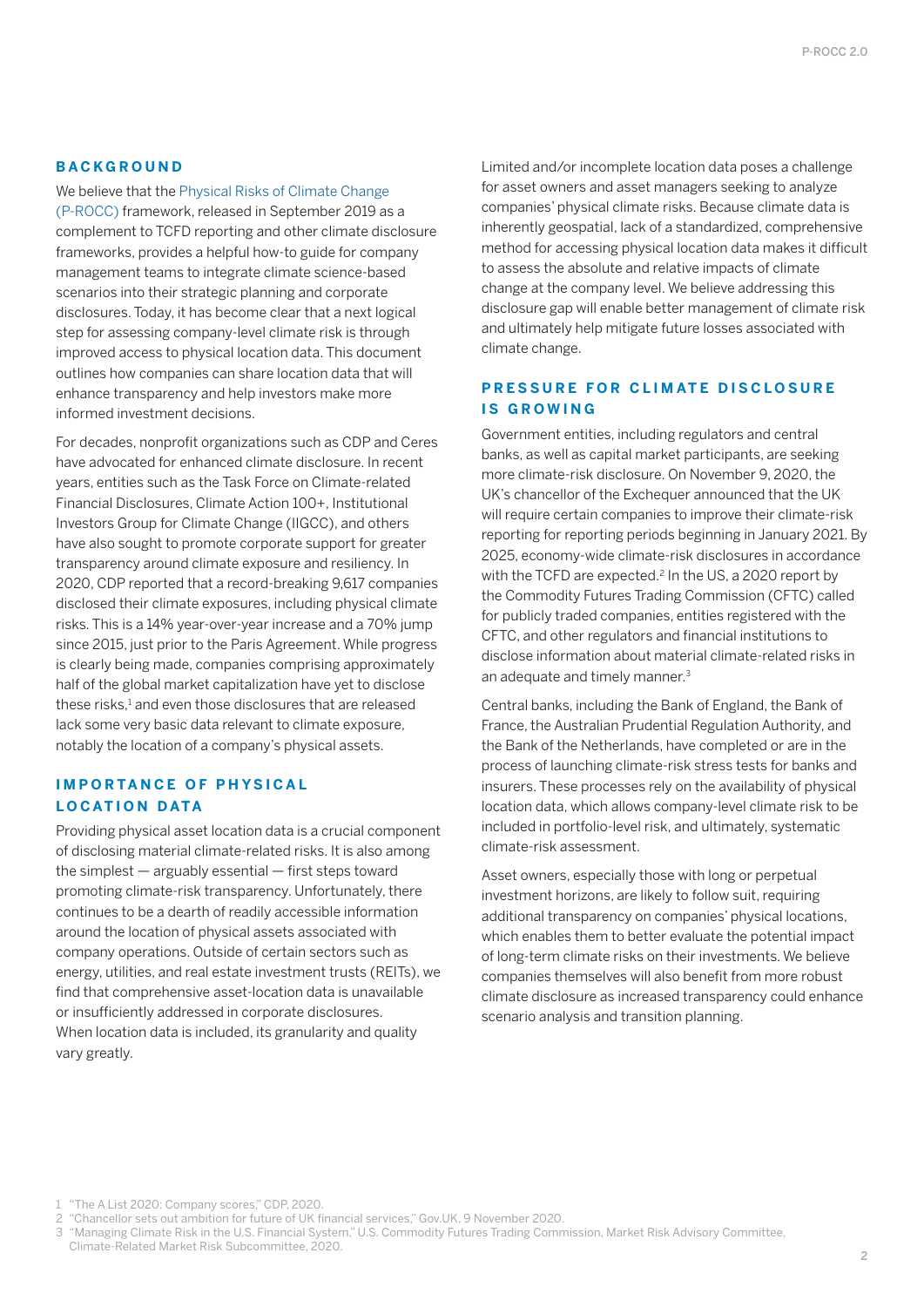### **OUR REQUEST**

We ask that companies disclose a complete list of addresses of all owned, leased, or otherwise operated physical assets in a publicly accessible format. Companies could include this data on a corporate website, sustainability reports, 10-K filings, and/or via a third party like CDP.

A sample suggested reporting format is shown below. A basic set of data would include the street address, domicile country, and high-level description of each facility. Ideally, we would like companies to include more detailed data, including whether each facility is owned or leased, its exact location in global coordinates, and a description

of its materiality within the company's operational and financial footprint.

We expect that investors and other stakeholders will appreciate this additional detail. In addition to greater transparency into a company's operations, location data will help companies address existing and pending regulatory expectations. We would like to see privately held companies provide this information as well, as investors increasingly seek to analyze private companies' strategic planning and risk-management approach, as they do with public issuers.

| <b>BASIC</b>                                         |            |                         | <b>DETAILED</b> |                                   |                                                     |
|------------------------------------------------------|------------|-------------------------|-----------------|-----------------------------------|-----------------------------------------------------|
| <b>STREET ADDRESS</b>                                | COUNTRY    | <b>TYPE OF FACILITY</b> | OWNERSHIP       | <b>COORDINATES</b>                | <b>MATERIALITY</b>                                  |
| 123 Main Street.<br>Los Angeles,<br>California 94202 | <b>USA</b> | Office building         | Leased          | 40.7 latitude<br>-78.1 longitude  | 30% of global<br>employees                          |
| 1234 Center Ave<br>Edmonton, Alberta                 | Canada     | Gas plant/gas well      | Owned           | 58.5 latitude<br>-117.4 longitude | 15% of global<br>population                         |
| 1234-3 Kamiosatsu.<br>Naka-ku, Nagoya<br>Nagasaki    | Japan      | Manufacturing plant     | 25% owned       | 35 latitude<br>139.2 longitude    | Accounts for less<br>than 20% of global<br>revenues |

## **IN CLOSING**

We believe climate change will profoundly affect society, economies, and capital markets. Information regarding how issuers are responding to climate change risks is critical to diligent investment management. Currently, our ability to assess the risks climate change poses to issuers is limited by the absence of a standard framework for climate-risk

disclosures. In our view, a common disclosure framework, including company location data, would provide market participants with the information necessary to identify and assess the climate-related risks facing issuers and the steps issuers are taking to mitigate those risks.

SUPPORTED BY:

WELLINGTON MANAGEMENT<sup>®</sup>